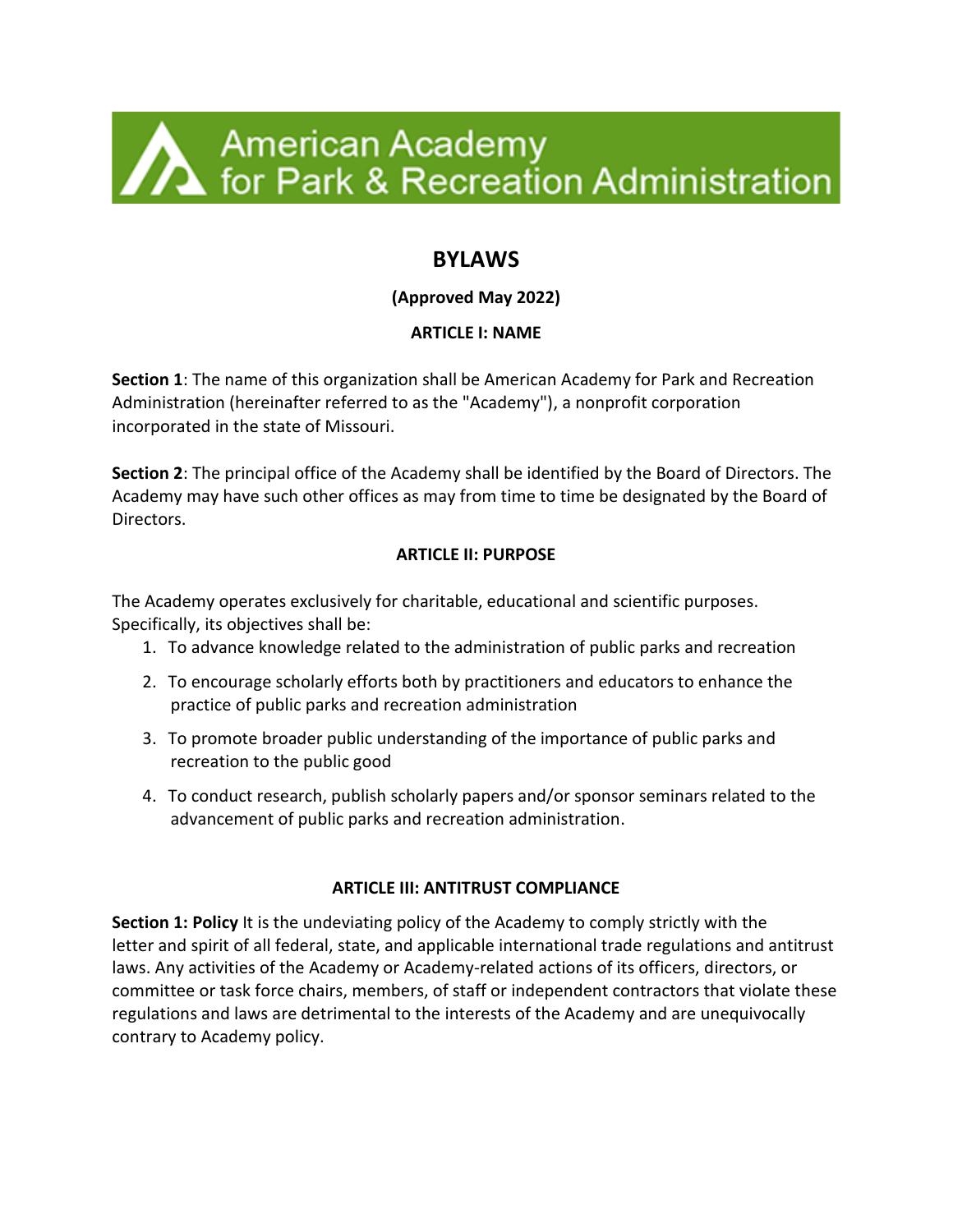#### **ARTICLE IV: MEMBERSHIP**

**Section 1: Membership Categories** There shall be two categories of membership in the Academy: (1) Fellow & (2) Emeritus Fellow.

### Fellow:

- 1. Served in a high level of administration in a park and recreation agency for not less than fifteen (15) years with a direct service benefit to the advancement of public parks and recreation. As a general rule, this would mean with significant experience and oversight in a majority of the following areas: parks, recreation, personnel, training, budgeting, planning, capital improvements and marketing; OR served as a recognized educator in the field of parks and recreation administration for a period of not less than fifteen (15) years. Under normal circumstances, this would mean the individual had attained the rank of full Professor; OR served in a high level of administration and as a recognized educator for a combined period of not less than fifteen (15) years.
- 2. Demonstrated outstanding ability in administration, management or education in the profession of parks and recreation.
- 3. Displayed a sufficient broad interest and a reflective nature in order to interpret experience within the profession to others.
- 4. Assumed leadership in the profession and demonstrated keen desire to contribute to the advancement of parks and recreation through participation in the affairs of the Academy.
- 5. OR be a Director or Chief Executive Officer of a major Federal, State, Regional, County (or Parish) or City with a population of 500,000 or more. Persons desiring to become Fellows of the Academy would be nominated for membership by a committee appointed by the president consisting primarily of Academy Fellows who are directors or chief executive officers of agencies as described above. The committee shall forward the names of nominees the committee recommends along with supporting data to the Board of Directors in accordance with a schedule prescribed by the Board. Fellows selected through this process shall not exceed ten percent (10%) of the Academy Fellow membership and will be in addition to the members allowed in other categories.

Emeritus Fellow: A member, or distinguished professional who meets the requirement of membership, who by personal definition is retired from the profession (or whom in the case of direct election of a distinguished professional to Emeritus status), shall be enrolled as an Emeritus Fellow. Emeritus Fellows are encouraged to actively participate in the Academy's programs including serving on committees and shall enjoy all the rights and privileges of full membership including the right to vote.

**Section 2: Election of Fellows** Nominations for all members shall be made by a Membership Committee appointed pursuant to Article VII. Any member of the Academy may submit in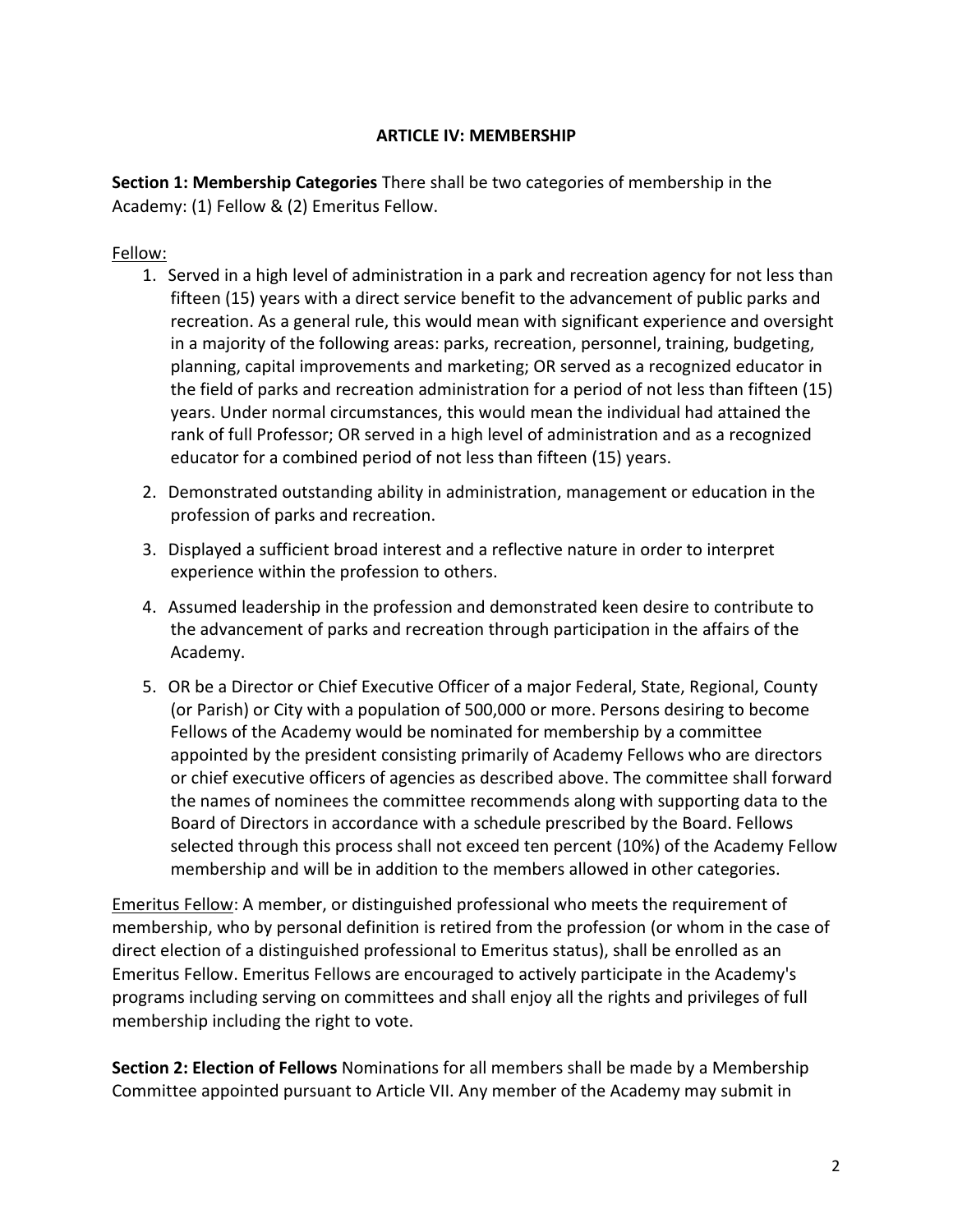writing, in such form and with such supporting material as the Membership Committee may prescribe, not more than two (2) proposed nominations for membership in any one year. The Membership Committee may consider other names proposed by members of the Committee with appropriate supporting data from the Committee itself. The Membership Committee shall screen all nominations and forward the names of nominees the Committee recommends along with supporting data to the Board of Directors in accordance with a schedule prescribed by the Board. Nominees receiving a two-thirds vote of the Board of Directors shall become members of the Academy.

**Section 3: Membership** The number of members in the category of Fellow members, not including Emeritus Fellows, shall not exceed one hundred twenty-five (125), of which no more than twenty percent (20%) or twenty-five (25) may be educators. The Board of Directors shall determine the number of members to be elected each year to ensure the maintenance of the membership body consistent with the purposes of the Academy.

**Section 4: Dues** The annual dues for each membership category of the Academy shall be determined by the Board of Directors.

**Section 5: Inactive Members** The Board of Directors shall conduct an annual review on March 31<sup>st</sup> of each year of the names of any Fellows and Emeritus Fellows who have failed to pay their dues for that year. Members in arrears shall be notified in writing or by other available means that they will be removed from the membership on April 30<sup>th</sup> if dues are not paid in full. Review of, and notification to, unpaid members schedule is to be established by the Board. At its discretion, the Board may suspend this provision.

**Section 6: Reinstatement of a Member** If a Fellow or Emeritus Fellow has been inactive for a period of one (1) year for failure to pay dues, such member may be reinstated by action of the Board of Directors upon making payment-in-full of membership dues, both current and in arrears. If a member's name has been removed from the membership roll, but he/she desires to be reinstated as a member, the individual must successfully complete the nomination and election process as set forth in Article III, Section 2, Election of Fellows.

**Section 7: Discipline** A Fellow or Emeritus Fellow may be censured, fined, suspended or terminated for cause by the Board or its designee. Cause shall include a failure, in serious degree, to (1) observe the Academy's rules of conduct as prescribed by the Board in these Bylaws or otherwise, (2) abide in the lawful decisions of any duly constituted committee of the Academy, or (3) engage in any conduct which is deemed by the Board or its designee contrary or prejudicial to the interests and/or purposes of the Academy. The discipline shall occur only after the Fellow or Emeritus Fellow has been given a fifteen-day prior written notice of the proposed discipline and the reasons therefor. The notice shall also advise the Fellow or Emeritus Fellow of their opportunity to be heard, orally or in writing at the discretion of the Board, not less than five days before the effective date of the discipline by the Board or its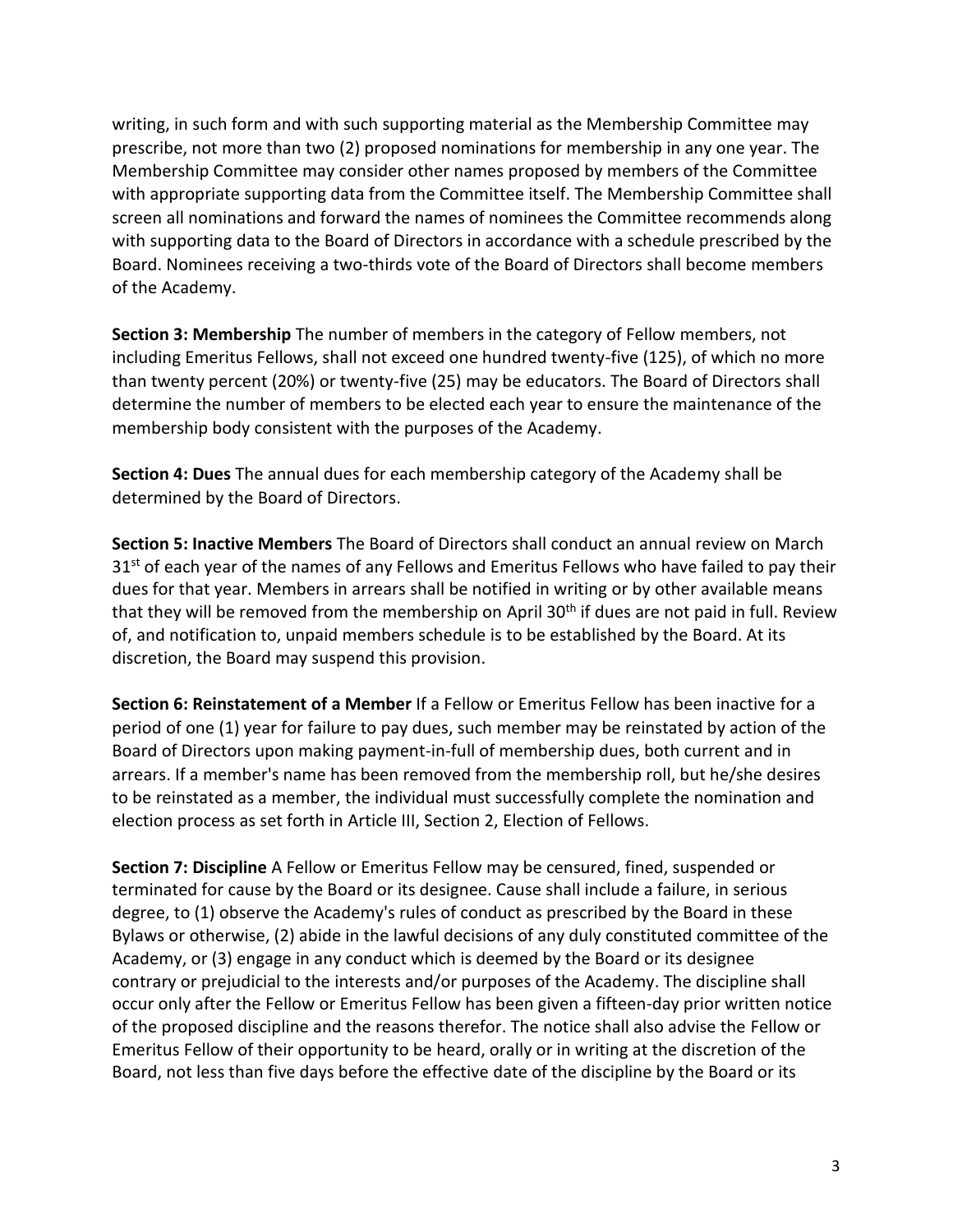designee. The Board or its designee shall determine whether cause exists and the appropriate discipline, if any. The decision of the Board or its designee shall be final.

The Board is not required to follow the above procedure when imposing lesser discipline such as private reprimand.

A Fellow or Emeritus Fellow who has failed to pay dues by the designated final deadline, or who ceases to meet all the requirements for membership shall automatically cease to be a member upon occurrence of the disqualifying event, and the procedures set forth above need not be applied.

**Section 8: Transfer of Membership** Membership in the Academy is not transferable or assignable.

**Section 9: Ineligibility to Nominate** The Board of Directors and members of the Membership Committee serving in any particular year may not nominate or write a letter of support for any individual as a Fellow of the Academy. They still retain the right to vote on a member.

**Section 10: Refunds** No dues will be refunded unless specifically authorized by the Board of Directors.

**Section 11: Resignation** Members wishing to resign from the Academy shall submit a letter of resignation to the President and Secretary of the Academy.

## **ARTICLE V: MEETINGS**

**Section 1: Annual Meeting** There shall be an annual meeting of the Academy at such time and place, including the option of teleconferencing, as may be determined by the Board of Directors, for the purposes of installing members of the Board of Directors, receiving annual reports, presenting scholarly papers, and transacting other business. Notice of such meeting shall be mailed or transmitted electronically to the last recorded postal or electronic mail address of each member not less than five (5) nor more than sixty (60) days before the time appointed for the meeting. In the event of the absence of an annual meeting, leadership transition of the Board of Directors shall occur at the next Board of Directors meeting.

**Section 2: Special Meetings** Special meetings of the Academy may be called by the President or the Board of Directors or shall be called by the President upon the written request of twentyfive members of the Academy. Notice of any special meeting shall be mailed or transmitted electronically to each member at his/her last recorded postal or electronic mail address, not less than five (5) nor more than sixty (60) days in advance, with a statement of time and place and information as to the subject or subjects to be considered.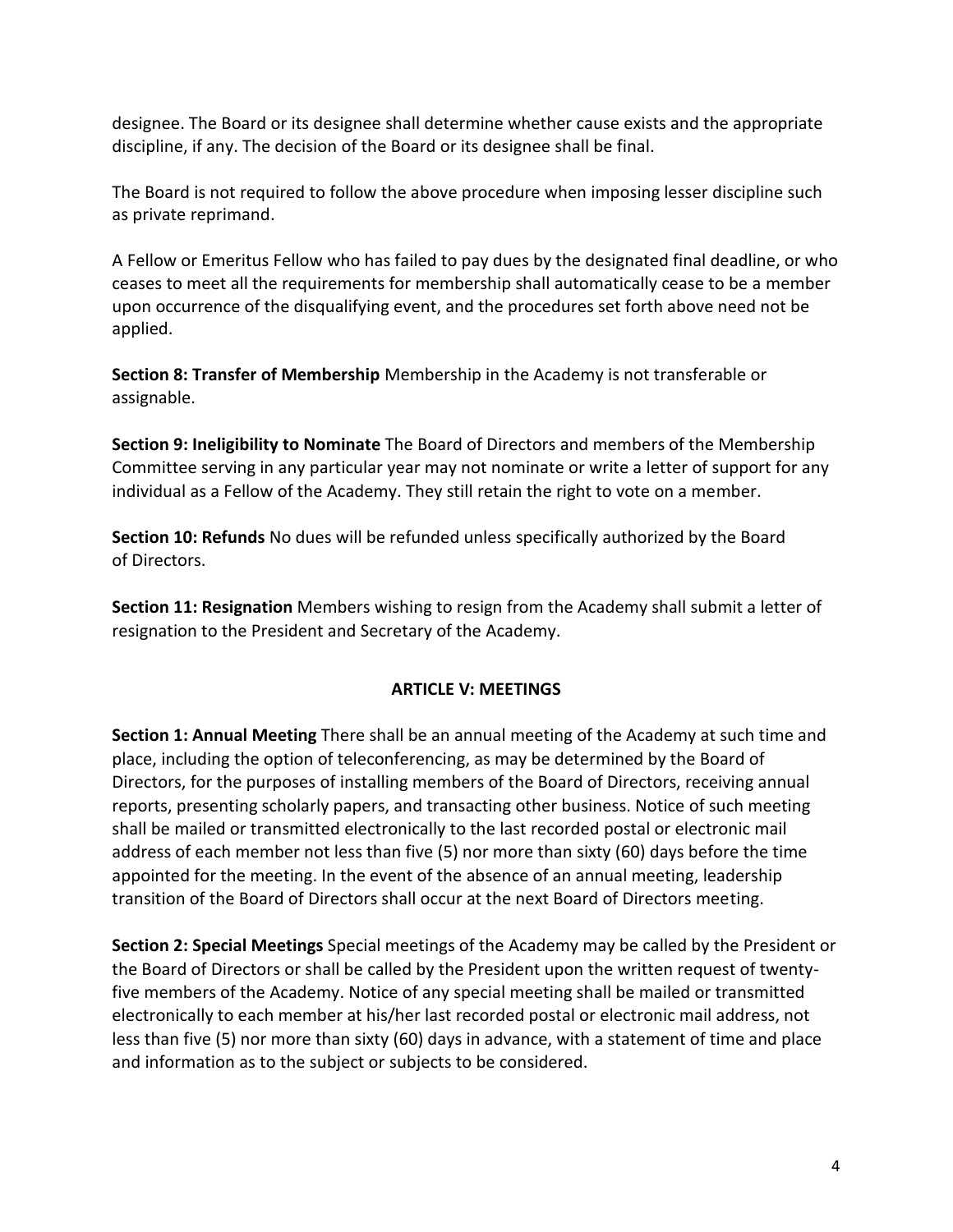**Section 3: Quorum** Twenty-five percent of the membership present, in person or via telecommunications, at any meeting of the Academy shall constitute a quorum, and, in case there be is less than this number, the presiding officer may adjourn the meeting from time to time until a quorum is present.

**Section 4: Parliamentary Authority** The current edition of Sturgis, The Standard Code of Parliamentary Procedure, governs this organization in all parliamentary situations that are not provided for in the law or in its charter, Bylaws, or adopted rules.

**Section 5: Voting** Voting must remain open for not less than 5 days from the date a ballot is delivered provided, however, in the case of a removal or one or more directors, a merger, consolidation, dissolution, or exchange of assets, the voting must remain open for not less than twenty (20) days from the date the ballot is delivered. Members may vote through use of electronic means to the extent permitted by Missouri law.

Ballots shall: (1) Indicate the number of responses needed to meet quorum requirements; (2) State the percentage of approvals necessary to approve; and (3) Specify the time by which a ballot must be received to be counted.

Approval by written or electronic ballot shall be valid only when the number of votes cast by ballot equals or exceeds the quorum required to be present at a meeting authorizing the action and the number of approvals equals or exceeds the number of votes that would be required to approve the matter at a meeting at which the total number of votes cast was the same as the number of votes cast by ballot.

**Section 6 Proxies** A Member entitled to vote may vote in person or by proxy executed in writing by the member sent to the Secretary of the Board and/or the current corporation office address. No proxy shall be valid after 11 months from the date of its execution, unless otherwise provided in the proxy.

### **ARTICLE VI: BOARD OF DIRECTORS**

**Section 1: Powers** The Board of Directors shall have supervision, control and direction of the affairs of the Academy, shall determine its policies or changes to its policies as authorized by the bylaws, shall actively prosecute its purposes as articulated in Article II, and shall have discretion in the disbursement of its funds. The Board may retain employees or contractors, including but not limited to an executive director and executive secretary/treasurer. In furtherance of Academy purposes, the Board may enter into partnerships with other nonprofits, state governments, local governments, universities or instrumentalities thereof; the federal government, businesses, or individuals. The Board of Directors may adopt such rules and regulations for the conduct of the Academy's business as shall be deemed advisable, and may, in the execution of the powers granted, appoint such agents as it may consider necessary.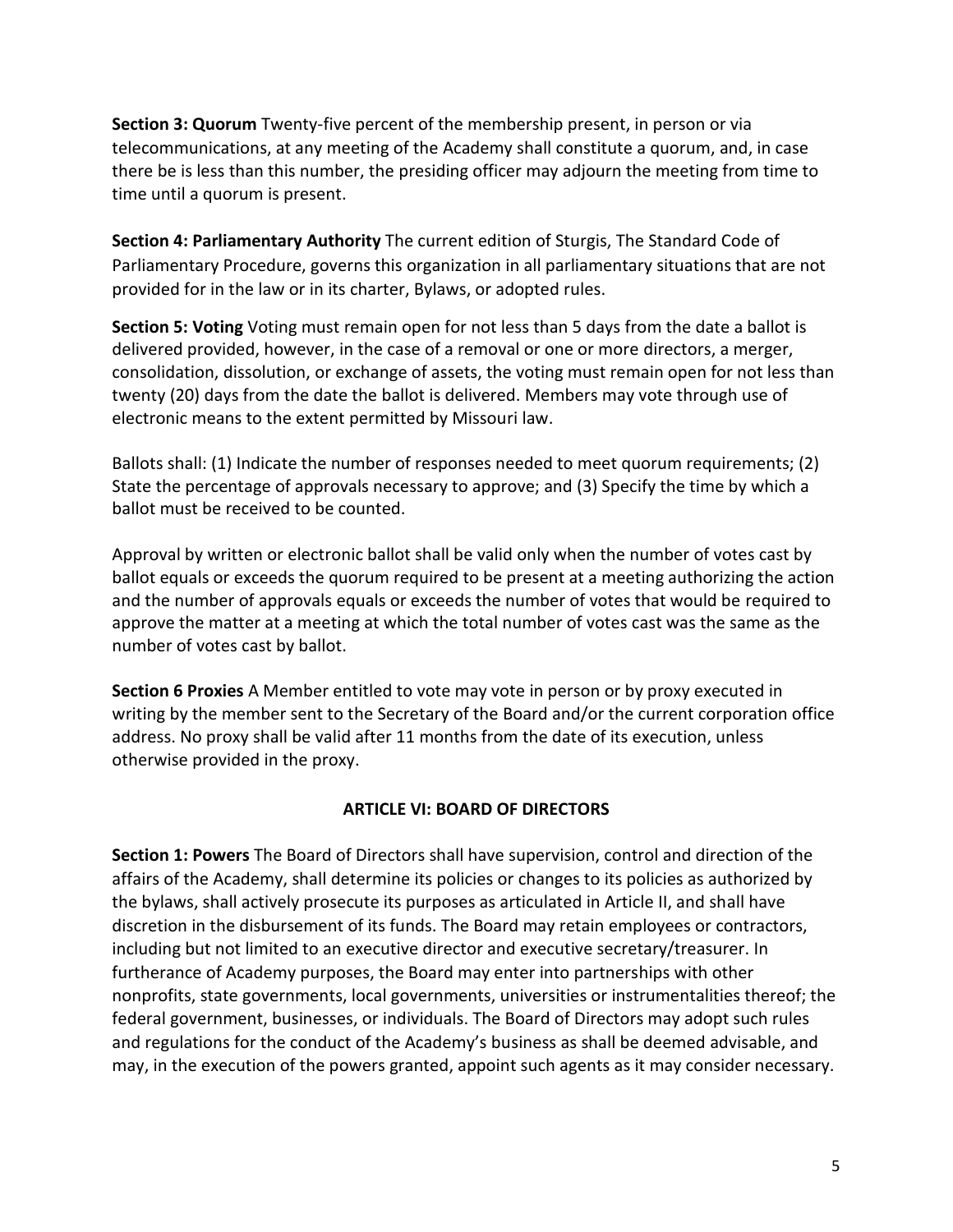**Section 2: Composition** The Board of Directors shall be composed of a President, President-Elect, Secretary, Treasurer, immediate Past President, and six at-large elective Directors.

**Section 3: Elective Directors** Annually, two Directors shall be elected for a term of three years. Any Director may serve no more than two consecutive three-year terms. Election shall be by balloting in accordance with Section 2 of Article VIII of the bylaws. The two Director candidates receiving the greatest number of votes shall be elected.

**Section 4: Voting** The Board may vote through use of electronic means to the extent permitted by Missouri law. A majority of the votes cast shall elect.

**Section 5: Tie Vote** In the case of a tie vote, the presiding officer shall flip a coin to determine a winner if it is agreed to by the candidates, otherwise the Board of Directors may vote to break the tie.

**Section 6: Term** Each elective director shall take office at the conclusion of the annual meeting and shall continue in office until their successors shall be duly elected and qualified, or unless they resign, are removed, or are otherwise unable to fulfill an unexpired term.

**Section 7: Vacancy** Elective director vacancies may be filled for the balance of the term thereof by the Board of Directors at any regular or special meeting.

**Section 8: Proxies** No director may act by proxy on any matter.

**Section 9: Compensation** Elective directors do not receive compensation for their services but may be reimbursed for expenses according to established reimbursement policies.

**Section 10: Removal from Office** One or more of the directors may be removed, with or without cause as follows: (1) A director may be removed by two-thirds vote of the member votes present and voted, either in person or by proxy. Such action may be taken by ballot without a meeting in writing by mail or other telecommunications means and (2) No director shall be removed unless the written notice of such meeting or action to be taken by ballot without a meeting is delivered to all members entitled to vote on removal of directors. Such notice shall state that a purpose of the meeting/ballot is to vote upon the removal of one or more director's names in the notice.

**Section 11: Meetings** The Board of Directors shall meet upon call of the President at such time and places as he/she may designate. A majority of the Board of Directors shall constitute a quorum. Meetings of the Board of Directors may be held by teleconference or other appropriate telecommunications process.

**Section 12: Guest Attendance at Meetings** Current members of the Academy are permitted to attend Board of Directors meetings, and non-members may be invited by the Board of Directors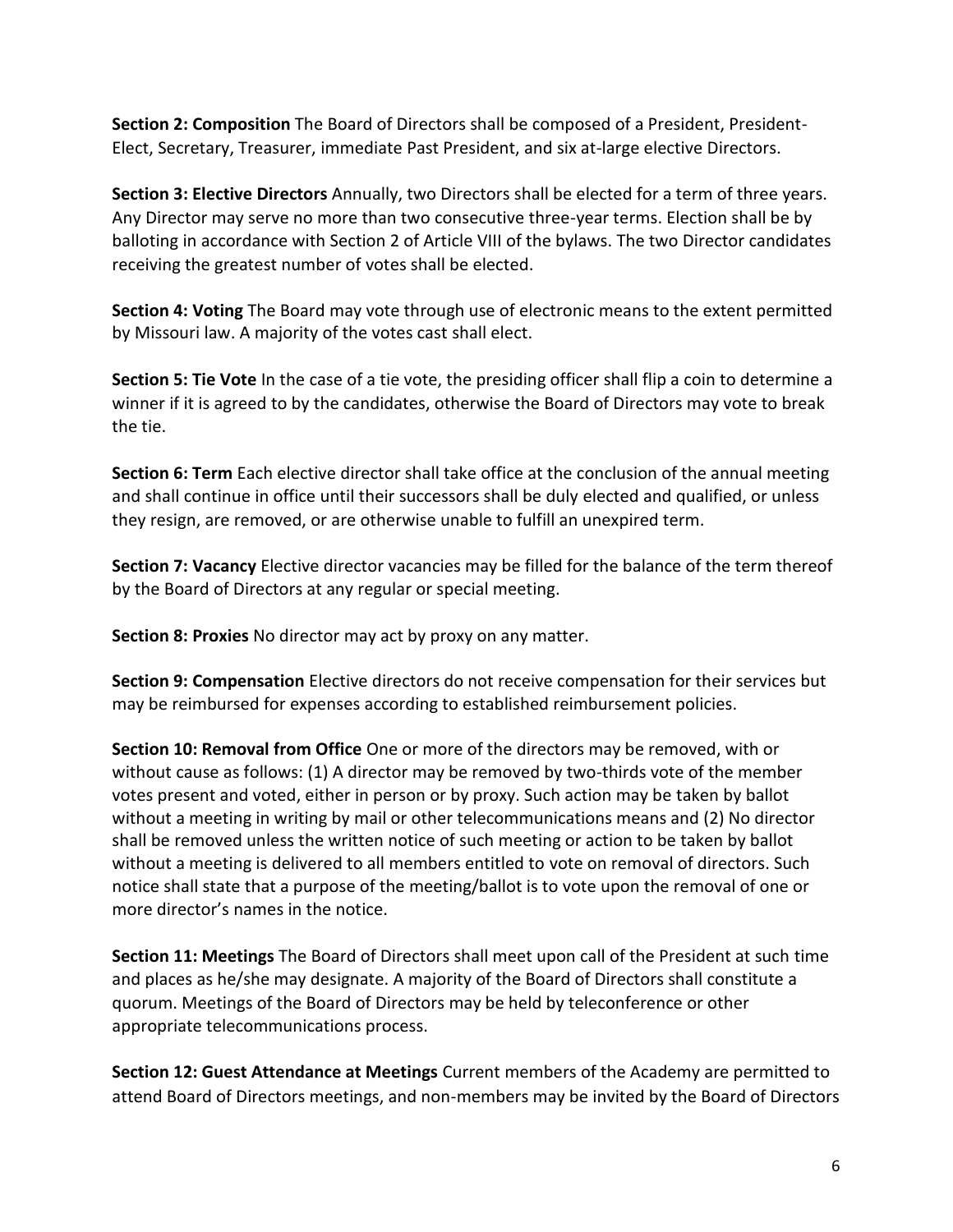to witness activities. The Board of Directors may permit a specified time for comments by members of the Academy for items on the agenda. Non-members may be permitted to participate with comments on agenda items if recognized by the Board of Directors. The Board of Directors may require that all visitors leave the meeting for their discussion. Votes by the Board of Directors are to be taken during the open portion of the meeting, and any current Academy member is permitted to be in attendance during these votes.

**Section 13: Action Without Meeting** Any action within the power of the Board shall be deemed to have been validly taken at a meeting duly called and held if such action shall be consented to in writing by all Directors.

### **ARTICLE VII: OFFICERS**

**Section 1: Elective Officers** The elective officers of this Academy shall be a President, a President-Elect, a Secretary, and a Treasurer. The President-elect shall be elected annually and shall automatically advance to the office of President the following year. The President automatically advances to the office of Past President the following year. Election shall be by balloting in accordance with Section 2 of Article VIII of the bylaws. A majority of votes cast shall elect.

**Section 2: Tie Vote** In the case of a tie vote, the presiding officer shall flip a coin to determine a winner if it is agreed to by the candidates, otherwise the Board of Directors may vote to break the tie.

**Section 3: Term** Each elective officer shall take office at the conclusion of the annual meeting and shall serve for a term of one year and until a successor is duly elected and qualified. the following terms: President, one (1) year; President-elect, one (1) year; Secretary, two (2) years; and Treasurer, two (2) years. Persons occupying the offices of Secretary and Treasurer may serve no more than one consecutive two-year term.

In order to establish the two-year term for Secretary and Treasurer, the Secretary shall be elected to a one (1) year term in 2021 and the Treasurer shall be elected to a two (2) year term in 2021. Thereafter the Secretary shall be elected for a two-year term on odd numbered years and the Treasurer shall be elected to a two (2) year term on even numbered years.

**Section 4: Vacancies** Vacancies in any office may be filled for the balance of the term thereof by the Directors at any regular or special meeting.

**Section 5: Removal from Office** An officer may be removed, with or without cause, by a twothirds vote of the voting members of the Board.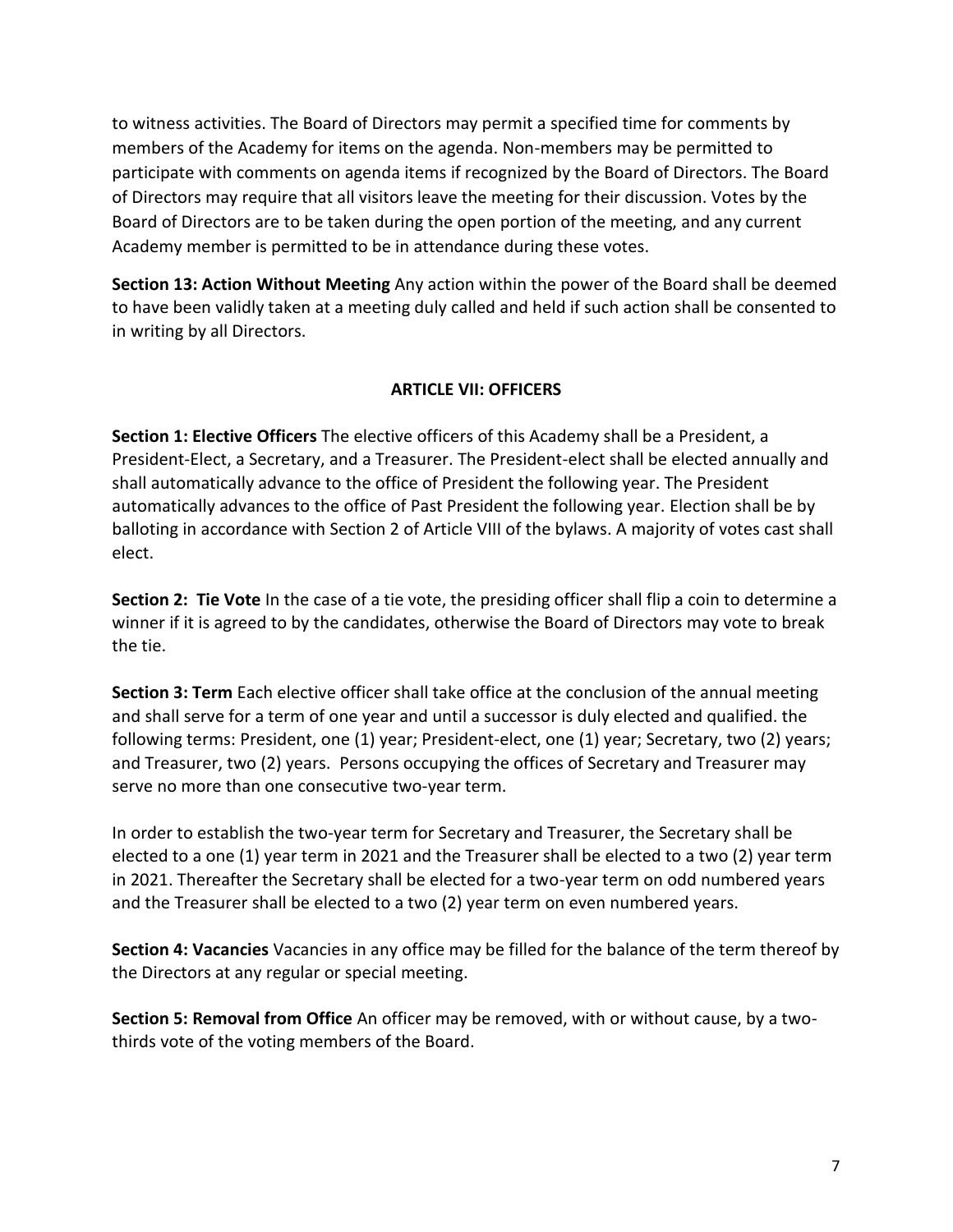**Section 6: Compensation** Officers do not receive compensation for their services but may be reimbursed for expenses according to established reimbursement policies.

**Section 7: President** The President shall be the principal elective officer of the Academy, shall preside at meetings of the Academy and of the Board of Directors, and shall be a member exofficio, with right to vote on all committees except the Nominating Committee and the Cornelius Amory Pugsley Committee.

**Section 8: President-Elect** The President-Elect may be delegated by the President to perform his/her duties, in the event of the President's temporary disability or absence from meetings, and shall have such other duties as the President or the Board may assign. The President-Elect shall succeed to the office of President.

**Section 9: Past President** The President shall automatically succeed to the office Past President and shall chair the Nominating Committee and shall have such other duties as the President or the Board may assign.

**Section 10: Treasurer** The Treasurer shall review the financial records with the Executive Director and Executive Secretary/Treasurer prior to each Board of Directors meeting and the Academy annual meeting. The Treasurer shall make a report at the annual meeting or when called upon by the President and shall perform such other duties as may be assigned to him or her.

**Section 11: Secretary** The Secretary shall ensure that an accurate record of all proceedings of the Board of Directors meetings and the Academy annual meeting are kept and shall perform such other duties as are required and assigned to him or her.

### **ARTICLE VIII COMMITTEES**

**Section 1: Appointment of Committees** The President, subject to the approval of the Board of Directors and except as specified otherwise in the bylaws shall annually appoint such standing, special, or subcommittees as may be required by the bylaws or as he/she may find necessary.

**Section 2: Nominating Committee** The Board of Directors shall appoint a Nominating Committee to nominate officers and director candidates for the Board of Directors. The Committee shall be comprised of five (5) members, a majority of whom are past presidents, and chaired by the immediate Past President. The President Elect shall also be appointed to serve on the Committee as one of the five (5) members. The Committee will submit to the Board of Directors at least two (2) names for each elective office position. A ballot shall be distributed to the last recorded physical or email address of each member at least forty (40) days before the annual meeting in accordance with Article IV, Section 5 of the bylaws. The date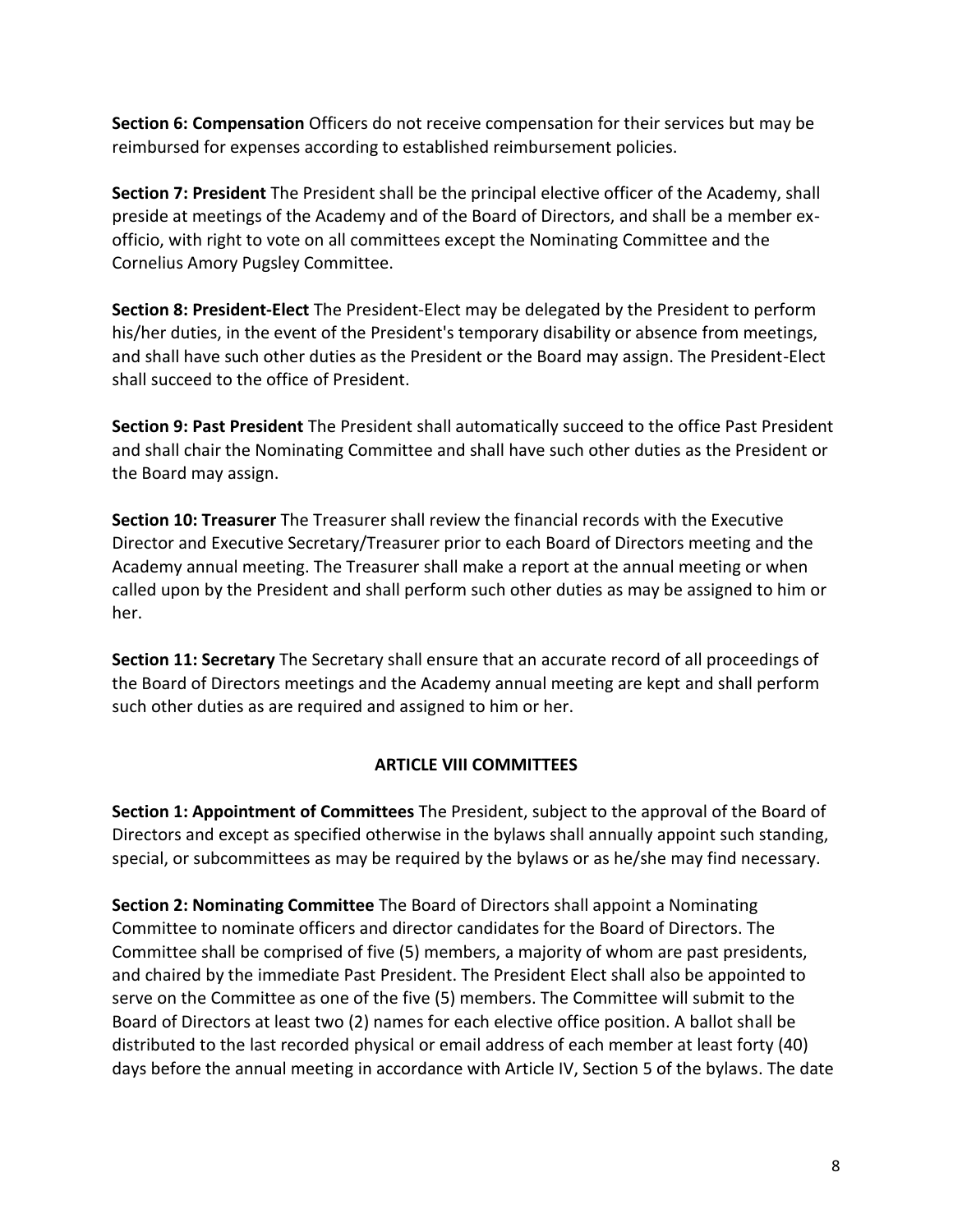for the return of the ballots and manner of tabulation shall be prescribed by the Nominating Committee.

**Section 3: Membership Committee** The Membership Committee shall consist of, in addition to the President, six appointive members, each having been a member of the Academy for not less than three years. The President shall appoint members as vacancies occur. The term of office of the appointive members of the Membership Committee shall be three years. No person may serve on the Membership Committee for two full consecutive appointive terms. Beginning January 2023 members of the Board of Directors are prohibited from serving on the Membership Committee. Should a current Membership Committee member be elected to the Board of Directors, they shall resign from the Membership Committee. The President of the Academy shall confer with the President-Elect on the naming of the Chair and Vice-Chair of the Membership Committee.

**Section 4: Cornelius Amory Pugsley Medal Committee** The Cornelius Amory Pugsley Medal Committee is composed of five voting members. All shall have received a Pugsley Medal, and at least three shall be members of the Academy. Terms shall be three years and a member may serve not more than three consecutive complete terms. The Chair of the Pugsley Committee shall be appointed for a two-year term by the President in conference with the President-Elect. The Academy President and President-Elect shall consult with the Chair of the Committee in regard to the naming of prospective Committee members. The Chair of the Committee shall confer with other Committee members regarding new members and then forward a request to the President for the appointment of specific new members. In conference with the Committee Chair, the President may appoint up to two additional Pugsley recipients as honorary nonvoting members, who serve in an advisory capacity. Honorary members may, but need not be, Academy Members.

**Section 5: Executive Committee** The Board of Directors may adopt by resolution the formation or dissolution of an Executive Committee. In its formation resolution the board must state the duties of the Executive Committee. The President, President-elect, Secretary, and Treasurer shall serve as the members of the Executive Committee. The Executive Director shall serve as an ex-officio member of the Executive Committee. The Executive Committee is subject to the direction and control of the full board. Meetings of the Executive Committee shall be called by the President. Minutes of the Executive Committee meeting will be provided to the full board.

**Section 6: Meetings** Meetings and other work of committees may be conducted in person or by teleconference, other appropriate telecommunications process or electronic means, providing that all committee members have access to participate.